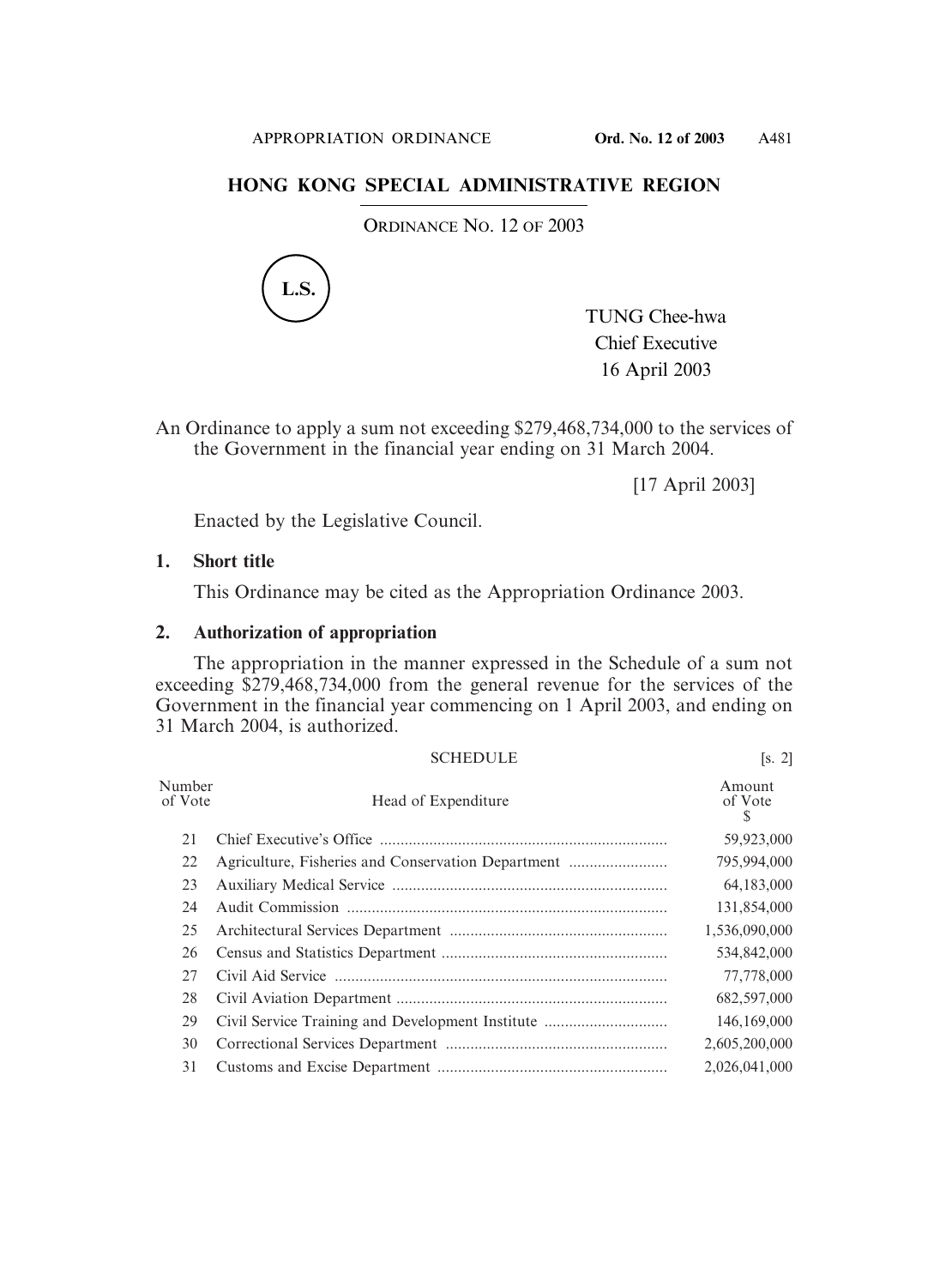| Number<br>of Vote | Head of Expenditure                                                                                                  | Amount<br>of Vote<br>\$ |
|-------------------|----------------------------------------------------------------------------------------------------------------------|-------------------------|
| 35                |                                                                                                                      | 48,517,000              |
| 37                |                                                                                                                      | 3,220,859,000           |
| 39                |                                                                                                                      | 1,623,296,000           |
| 42                | Electrical and Mechanical Services Department                                                                        | 261,218,000             |
| 43                |                                                                                                                      | 938,725,000             |
| 44                |                                                                                                                      | 2,544,735,000           |
| 45                |                                                                                                                      | 3,209,018,000           |
| 46                |                                                                                                                      | 5,105,918,000           |
| 47                |                                                                                                                      | 578,809,000             |
| 48                |                                                                                                                      | 269,880,000             |
| 49                |                                                                                                                      | 4,404,249,000           |
| 50                |                                                                                                                      | 153,074,000             |
| 51                |                                                                                                                      | 1,795,092,000           |
| 53                |                                                                                                                      | 209,957,000             |
| 55                | Government Secretariat: Commerce, Industry and Technology<br>Bureau (Information Technology and Broadcasting Branch) | 149,085,000             |
| 58                |                                                                                                                      | 178,828,000             |
| 60                |                                                                                                                      | 2,005,099,000           |
| 62                |                                                                                                                      | 378,010,000             |
| 63                |                                                                                                                      | 1,362,282,000           |
| 70                |                                                                                                                      | 2,304,683,000           |
| 72                |                                                                                                                      | 708,162,000             |
| 74                |                                                                                                                      | 402,424,000             |
| 76                |                                                                                                                      | 1,305,710,000           |
| 78                |                                                                                                                      | 126,542,000             |
| 79                |                                                                                                                      | 67,410,000              |
| 80                |                                                                                                                      | 1,031,281,000           |
| 82                |                                                                                                                      | 769,234,000             |
| 90                |                                                                                                                      | 1,091,606,000           |
| 91                |                                                                                                                      | 1,601,782,000           |
| 92                |                                                                                                                      | 988,446,000             |
| 94                |                                                                                                                      | 826,945,000             |
| 95                |                                                                                                                      | 5,285,678,000           |
| 96                | Government Secretariat: Hong Kong Economic and Trade Offices                                                         | 270,917,000             |
| 100               |                                                                                                                      | 990,212,000             |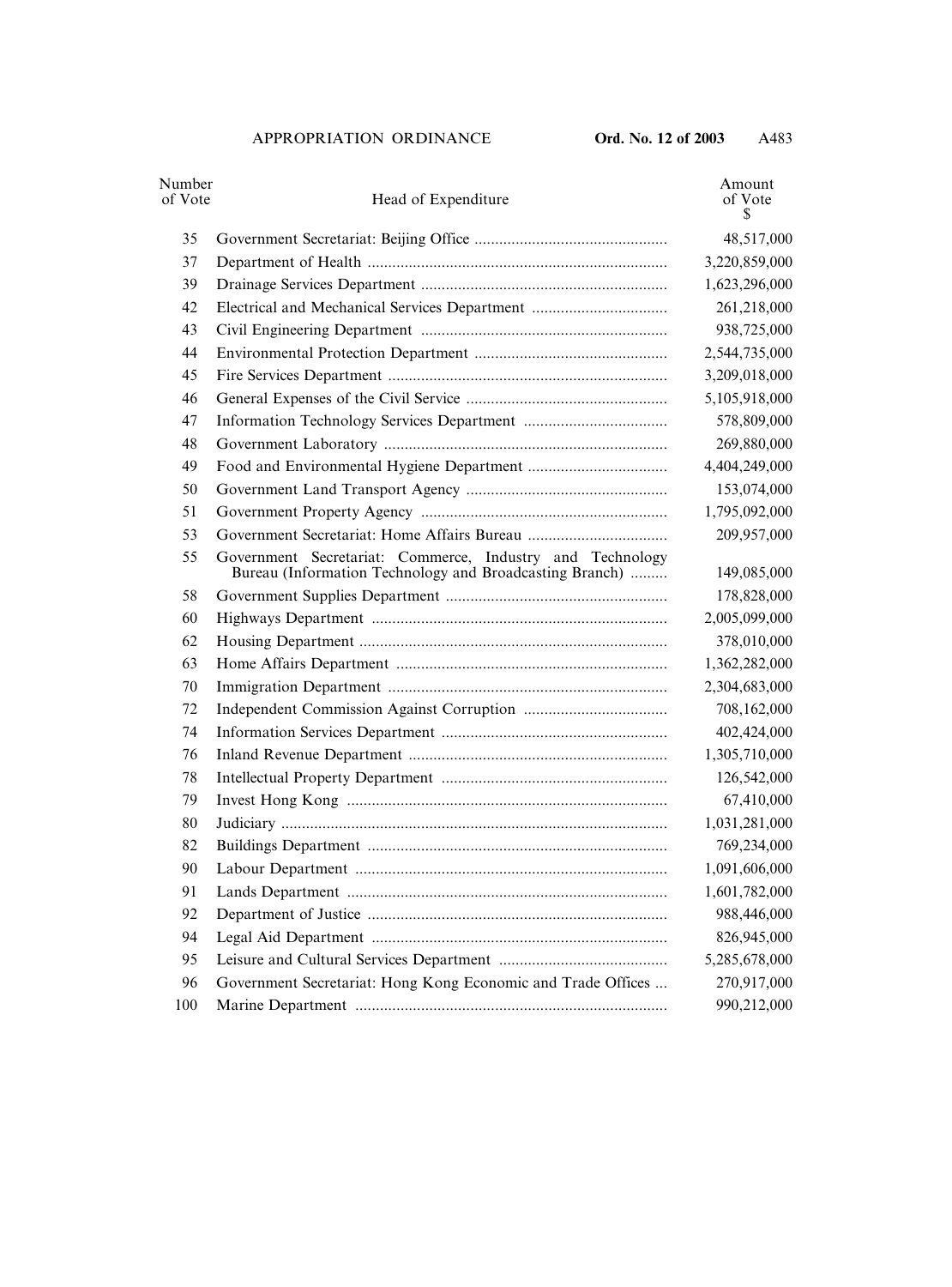| Number<br>of Vote | Head of Expenditure                                                | Amount<br>of Vote<br>\$ |
|-------------------|--------------------------------------------------------------------|-------------------------|
| 106               |                                                                    | 4,666,100,000           |
| 110               |                                                                    | 223,194,000             |
| 112               |                                                                    | 376,389,000             |
| 114               |                                                                    | 93,861,000              |
| 115               |                                                                    | 122,760,000             |
| 116               |                                                                    | 139,468,000             |
| 118               |                                                                    | 465,958,000             |
| 120               |                                                                    | 14,806,044,000          |
| 121               |                                                                    | 14,009,000              |
| 122               |                                                                    | 12,189,767,000          |
| 130               |                                                                    | 228,459,000             |
| 136               |                                                                    | 17,963,000              |
| 138               | Government Secretariat: Housing, Planning and Lands Bureau         | 85,358,000              |
| 142               | Government Secretariat: Offices of the Chief Secretary for         | 436,191,000             |
| 143               |                                                                    | 205,344,000             |
| 144               | Government Secretariat: Constitutional Affairs Bureau              | 37,404,000              |
| 145               | Government Secretariat: Economic Development and Labour Bureau     | 120,042,000             |
| 147               | Government Secretariat: Financial Services and the Treasury Bureau | 122,059,000             |
| 148               | Government Secretariat: Financial Services and the Treasury Bureau | 159,411,000             |
| 149               | Government Secretariat: Health, Welfare and Food Bureau            | 160,576,000             |
| 151               |                                                                    | 135,344,000             |
| 152               | Government Secretariat: Commerce, Industry and Technology          | 165,601,000             |
| 155               | Government Secretariat: Innovation and Technology Commission       | 156,574,000             |
| 156               | Government Secretariat: Education and Manpower Bureau              | 32,924,895,000          |
| 157               | Government Secretariat: Economic Development and Labour Bureau     | 34,348,000              |
| 158               | Government Secretariat: Environment, Transport and Works Bureau    | 97,637,000              |
| 159               | Government Secretariat: Environment, Transport and Works Bureau    | 232,545,000             |
| 160               |                                                                    | 496,031,000             |
| 162               |                                                                    | 406,135,000             |
| 163               |                                                                    | 204,395,000             |
| 166               |                                                                    | 213,579,000             |